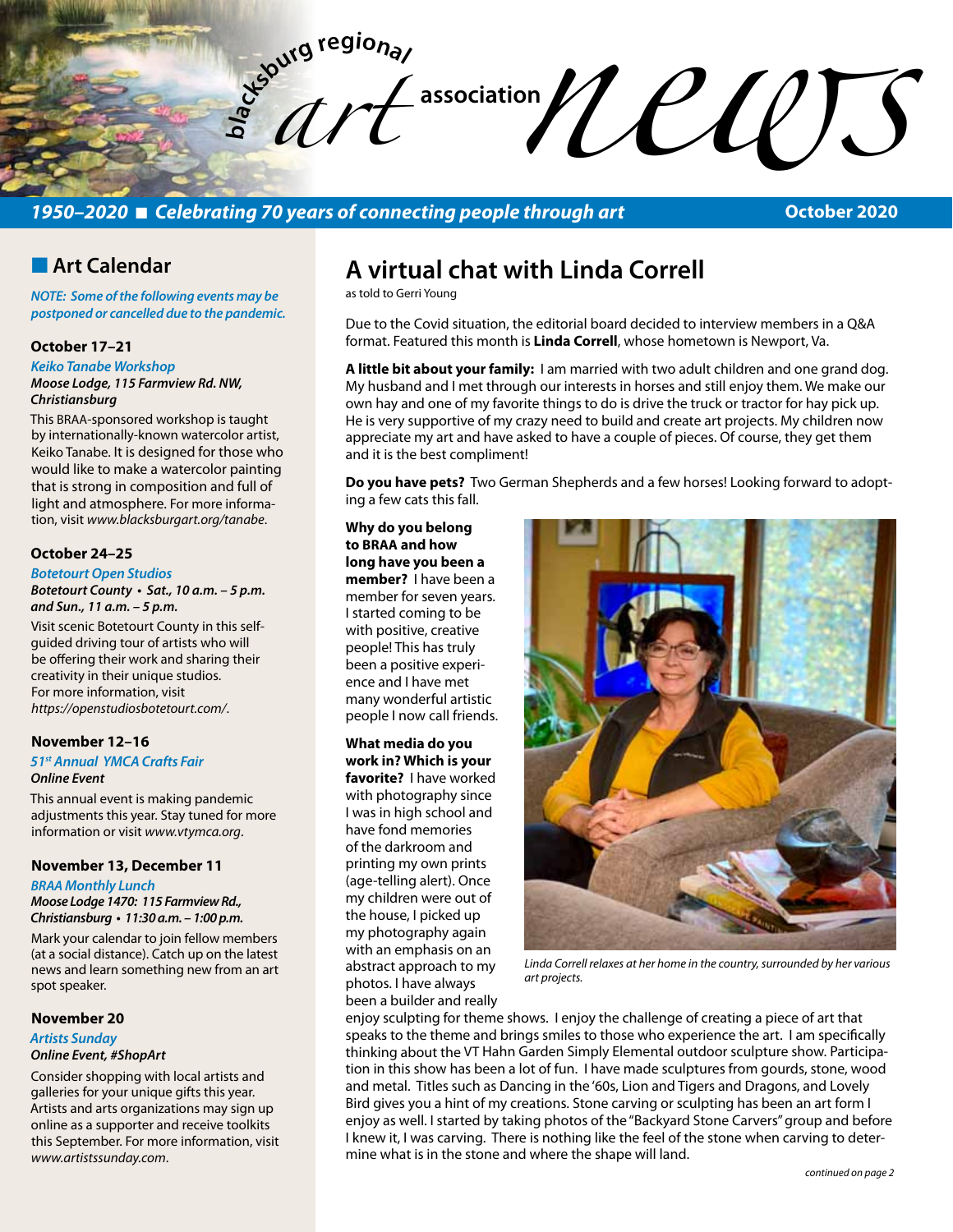# **Covid challenge leads to relationship with Christiansburg Moose Lodge**

by Gerri Young

When the Covid virus situation reared its dangerous head earlier this year, some of the BRAA traditions were heavily impacted. Monthly member meetings which used to take place in a restaurant where we sat beside each other, talked of art with energy and hugged hello and goodbye became a thing of the past. Our favorite large space for workshops and play dates closed to any group gatherings. BRAA, like so many other groups and businesses, was required to paint a new picture of how to operate. The rescue came from an unlikely place.

BRAA Vice President, Alisa Colpitts, tells the tale. "I found the Moose by brainstorming with one of my girlfriends. I told her I was looking for a big space for workshops. I called around churches looking for space, and then called the Moose Lodge in Christiansburg. The lodge said since we were a non-profit group they were happy to work with us. Our president, Charlotte Chan, met me there to check the space out. That is how it began."



*Nearly 40 works of art by BRAA members are now displayed at the Moose Lodge in Christiansburg.*

The Moose Lodge is a fraternal and service organization founded in 1888 and headquartered in Mooseheart, Ill.

After two BRAA board member visits to the Moose Lodge, located on Farmview Road in Christiansburg, an agreement was made for BRAA to utilize the facility, including the enormous 5,500-square-foot banquet room, for workshops, luncheons and board meetings. Because of the size of the rooms, social distancing would be easy. The Moose staff asked only one thing of our organization — help them make the spaces more attractive by installing art.

*continued on page 4*

## **October is National Arts and Humanities Month!**

n **linda correll** *continued from page 1*

**How long have you been actively pursuing artistic endeavors?** I have always had this creative drive to make art. I was scolded in third grade for bringing my clay sculptures to class every day along with my collection of rocks. Now I have more time to play, I am doing just that. I have been more focused on art for the past 10 years.

#### **Do you have any work in a current show?**

 I have a sculpture titled "From the Earth" in the More Leaves of the Tree Exhibit at Radford University showing until Dec. 4. This piece is made of stone, wood, copper and brass. I have three photographs in the Art Appalachia: 2020 Floyd Center for the Arts 2020 Juried show. This show is on until Dec. 4.

#### **Do you have a favorite art/other media instructor? If so, who and where does she/he**

**teach? Why?** My favorite photography instructor is Bryan Peterson. I have attended a few of his workshops and he is an excellent teacher. His story telling approach to teaching provides a great background for thinking in real time about how to capture a meaningful photo with a story. For stone sculpture, I have had the



*Correll's sculpture, From the Earth, is currently showing at the More Leaves of the Tree exhibit in Radford.*

privilege of working with Bob Lockhart from Bellarmine University in Kentucky. Bob was a genius at challenging students in a workshop. I also learn so much from the artists of the Backyard Stone Carvers. They are all wonderful teachers! Watercolor is my latest adventure! I joined a watercolor portrait class with Jesi Pace-Berkeley from Blacksburg through the Life Long Learning program several years ago. I had not had any formal art instruction since high school. I learned a lot in the class and actually did walk away with a painting resembling the person I painted. Jesi was excellent at working with the range of skills in the class and so I signed up again. And the story goes on, I am still learning watercolor!

**How has COVID impacted your usual creative practice?** Covid has not really impacted what I am doing creatively other than more limited visits to galleries and with other artists. I have had more time to focus on my art and projects around the house.

**If you weren't doing art, what would you be doing?** I live in a very rural setting and enjoy being outside, doing all of the farm jobs like taking care of our horses and gardening. There are a lot of opportunities for me to do physical work and I enjoy that along with sitting on the deck or in the porch swing and listening to the birds and breeze.

**Do you have a studio? How frequently do you create?** I have a "room" that is sometimes the photography room, sometimes the sculpture room, sometimes the office, sometimes the repair room and mostly totally out of control! I frequently think about my next project, particularly the sculpture projects. I spend a lot of time developing those designs in my mind. I think I spend more time thinking about the execution rather than building! I tend to be goal driven so I need to have an assignment or show which causes me to grow in my skills due to the variety of calls to artists, themes, etc. I am always working on some project or have one or two in mind. I currently have a wood sculpture in mind using a log on the wood pile.



*Stone carving is one of Correll's many art passions.*

**What tip or trick do you wish you had known about when you began making art?** The house cleaning can WAIT!

**What's the most interesting documentary you've ever watched?** The process of building Mount Rushmore. I still find it fascinating how this was designed and executed.

**Is there anything else you would like to say about yourself/your art?** I enjoy working with VT's Hahn Garden Art in the Garden Program, coordinating the Backyard Stone Carvers workshops, and helping with Montgomery Museum's " hARTs on Main" event in February of each year.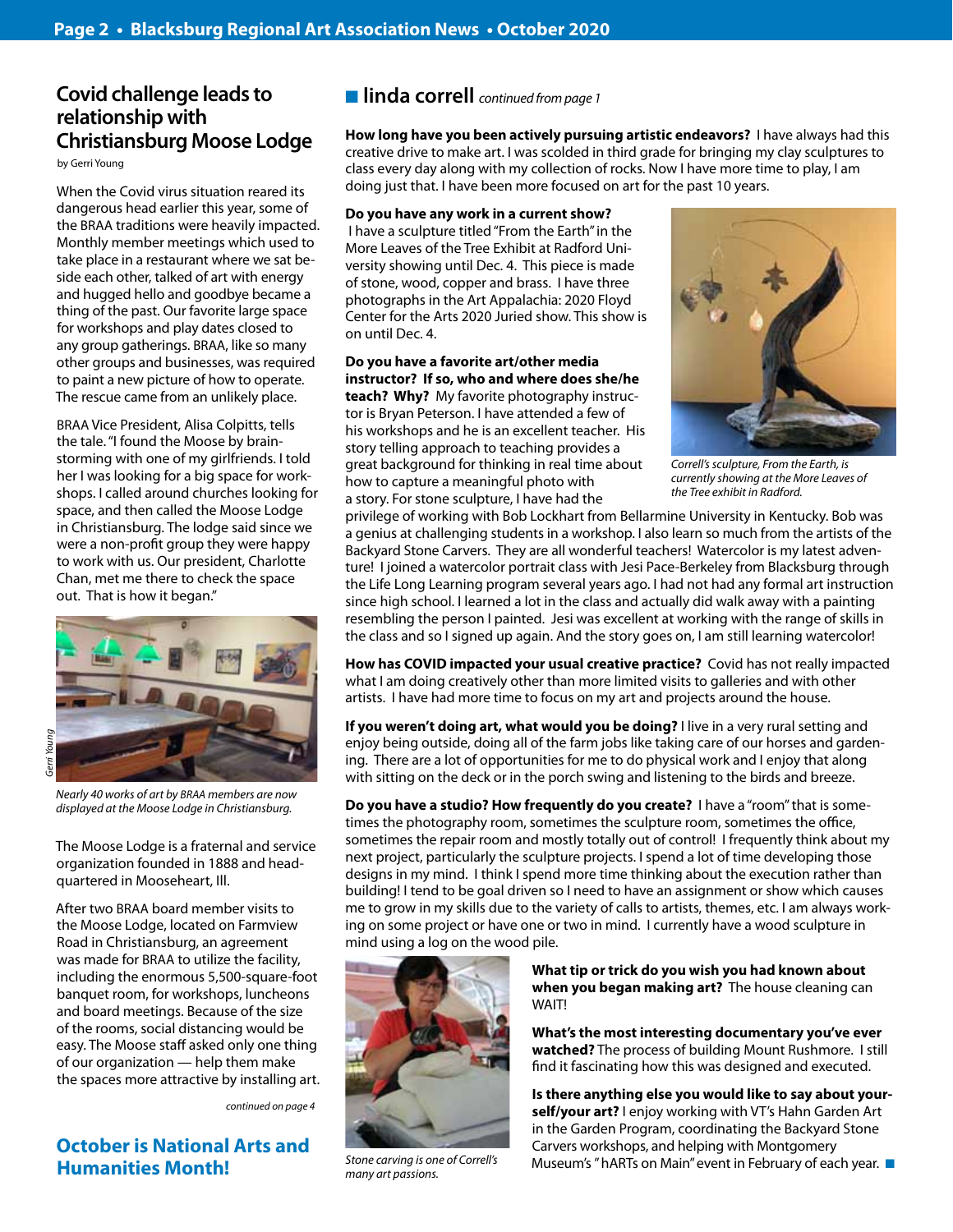# **About photography copyright compliance**

We get a lot of artists asking what they are and are not allowed to do when using a photograph for reference for their work, so we asked James Creekmore of The Creekmore Law Firm in Blacksburg. The following is a portion of his reply. To read the full response, visit *https://www.blacksburgart.org/copyright-compliance*.

A photographer owns the copyright in his or her photo. That copyright lasts for the life of the photographer plus 70 years in the case of individuals. The estate holds the copyright in the photo for the 70 years following the photographer's death.

Reproducing the photograph in any medium — two dimensional work of visual art, like a painting or a drawing, or even in a three dimensional work of art, like a sculpture — would constitute a derivative work. The right to create derivative works is part of the bundle of rights included within the copyright. So, unless the photographer has expressly granted the artist the right to create a derivative work from his or her original photograph, the derivative work would be considered an infringement of the copyright held in the original photo.

There are a number of factors that go into whether the reproduction work constitutes a derivative work, but the basic test is whether it is substantially similar to the original work.

Artists MAY legitimately use other works as inspiration for new works without infringing copyrights as long as they are adding their own unique style to the subject matter and changing it up in some material way. Also, the more generic the subject matter of the original photo — for example, a simple photo of the Washington Monument taken on the Mall in DC, without any artistic bent to the picture — the less likely it has much individual protection. But where you've got individuals involved, framed in a particular way, or captured doing something, then it's a unique snapshot in time, not likely to be recreated, and much more protectable.





**New Member** A hearty welcome to new BRAA member **Ella Day**.

# *Plein air at Glen Alton*

A group of determined plein air painters from BRAA gather on the porch of the old house on the property of Glen Alton in Ripplemead, Va. The BRAA plein air event took place on a rainy day and four determined artists braved the weather for this perfect day of nature and art. Top photo, left to right: Charlotte Chan, Riley Chan, Toby Gentry and Matt Gentry. Not shown was Gerri Young. Bottom left: watercolor by Matt Gentry.

*"I've been absolutely terrified every moment of my life and I've never let it keep me from doing a single thing I wanted to do." ~ Georgia O'Keeffe*

# **Now showing**

**October 15 – January 15** (unless noted otherwise)

**Lisa Accai**, First Bank & Trust, Christiansburg

**David Angle**, See Mark Optical, Blacksburg

**Pat Bevan**, Blacksburg Transit

**Marie Collier**, Art Pannonia, Blacksburg (thru November)

**Delbert Jones**, Brown Insurance, Blacksburg

**Ruth Lefko,** Zeppolis, Blacksburg

**Cheryl Mackian**, Main Street Inn, Blacksburg

**Betty Moore,** Montgomery Museum, Christiansburg (thru Oct.) and Pointe West Management, Blacksburg

**David Pearce,** Long and Foster Realty, Blacksburg, and Bluefield College Art Gallery, Lansdell Hall, Bluefield (until Dec. 4)

**Diane Relf**, Glade Church, Blacksburg

**Joy Rosenthal**, Shaheen Law Firm, Blacksburg

**Michele Walter**, Blue Ridge Cancer Care, Blacksburg

**Norma Woodward**, Warm Hearth Village Center, Blacksburg (Nov. thru Jan. 15)

# n **Kudos**

BRAA members accepted in the "More Leaves of the Tree" show at Radford University Art Museum on Tyler include **Alisa Moore Colpitts**, **Linda Correll**, **Aileen Fletcher**, **Sue Hossack**, **Sidra Kaluszka**, **Ruth Lefko**, **Jennifer Lovejoy**, **Robin Poteet**, **Robert Smith**, **Lois Stephens**, **Donald Sunshine**, **Ali Wieboldt**, and **Gerri Young**. Works will be exhibited until November 7. The gallery is open 10 a.m. - 5 p.m. Monday through Friday and 12-4 p.m., Saturdays. Due to the pandemic, please call 540-831-5754 to schedule a visit.

Several BRAA members were accepted in the Virginia Watercolor Society's 41st exhibition, including **Charlotte Chan**, **Vera Dickerson**, **Sally Mook**, **Suzanne Ross**, and **Michele Walter**. This year's show will be held at the Virginia Museum of History and Culture in Richmond from Oct. 30 – Dec. 31.